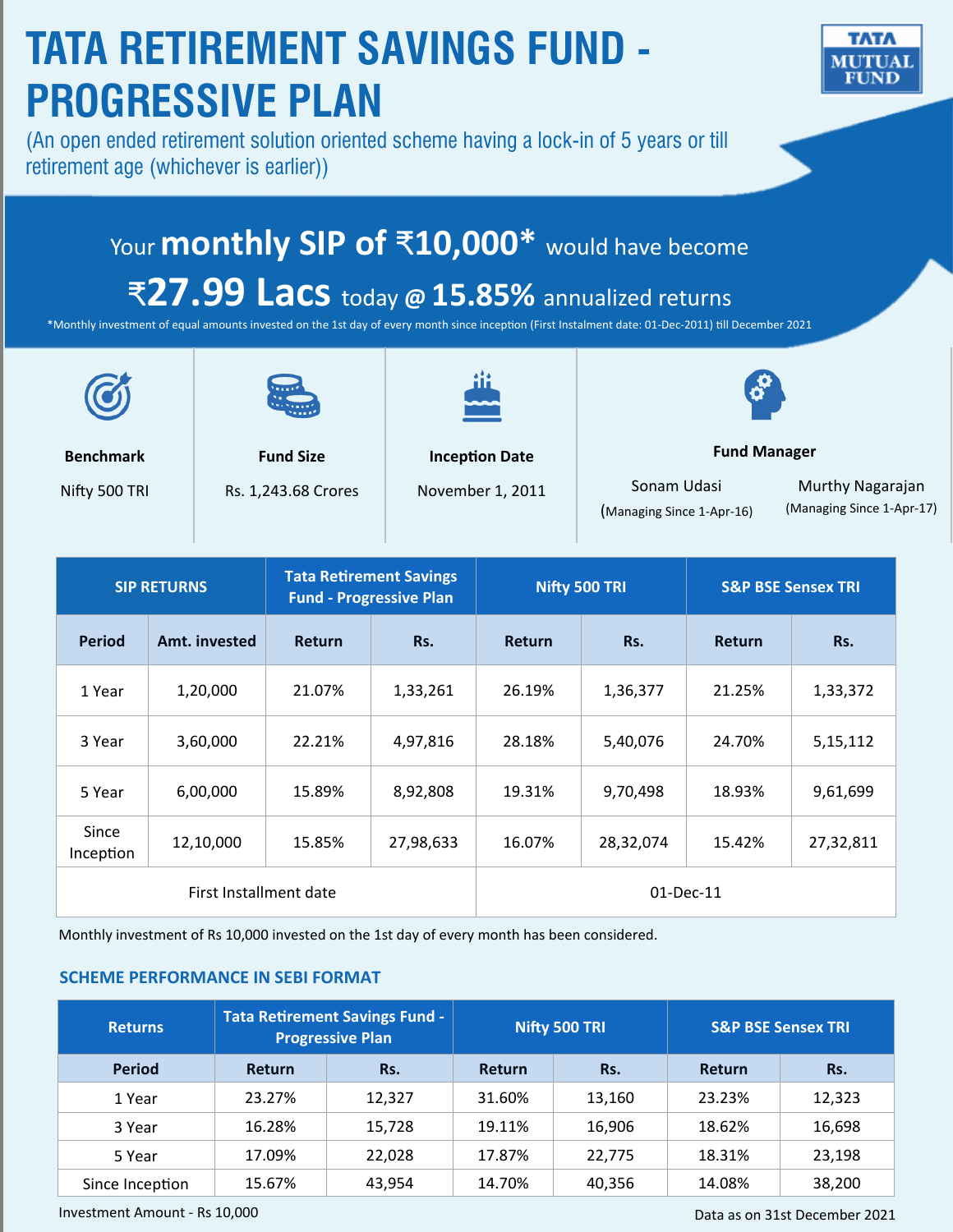## **Performance of other funds managed by the Fund Managers**

| <b>SONAM UDASI</b>                                    | Lumpsum                      |           |           |           | <b>SIP</b>               |           |           |           |
|-------------------------------------------------------|------------------------------|-----------|-----------|-----------|--------------------------|-----------|-----------|-----------|
|                                                       | 6 months                     | 1 Year    | 3 Year    | 5 Year    | 6 months                 | 1 Year    | 3 Year    | 5 Year    |
| <b>Tata Equity PE Fund</b>                            |                              | 28.00     | 14.87     | 14.44     | $\overline{\phantom{a}}$ | 25.06     | 23.65     | 15.16     |
| Nifty 500 TRI                                         |                              | 23.23     | 18.62     | 18.31     | $\overline{\phantom{a}}$ | 26.19     | 28.18     | 19.31     |
| <b>Tata Index Fund - Sensex Plan</b>                  | $\overline{\phantom{m}}$     | 21.43     | 17.27     | 17.13     | $\overline{\phantom{a}}$ | 19.70     | 23.00     | 17.65     |
| <b>S&amp;P BSE Sensex TRI</b>                         |                              | 23.23     | 18.62     | 18.31     |                          | 21.25     | 24.70     | 18.93     |
| <b>Tata Flexi Cap Fund</b>                            | $\qquad \qquad \blacksquare$ | 26.57     | 16.92     | <b>NA</b> | $\overline{\phantom{a}}$ | 24.87     | 24.11     | <b>NA</b> |
| Nifty 500 TRI                                         |                              | 31.60     | 19.11     | <b>NA</b> | $\overline{\phantom{a}}$ | 26.19     | 28.18     | <b>NA</b> |
| <b>Tata Index Fund - Nifty Plan</b>                   | $\overline{\phantom{a}}$     | 24.61     | 17.27     | 16.68     | $\overline{\phantom{a}}$ | 20.84     | 24.01     | 17.61     |
| Nifty 50 TRI                                          |                              | 25.59     | 18.27     | 17.65     | $\overline{\phantom{a}}$ | 21.71     | 25.13     | 18.54     |
| Tata Retirement Savings Fund - Moderate Plan          |                              | 20.48     | 14.61     | 15.02     | $\overline{\phantom{a}}$ | 19.15     | 20.07     | 14.48     |
| <b>CRISIL Hybrid 25+75 - Aggressive Index</b>         | $\overline{\phantom{a}}$     | 22.38     | 16.94     | 15.70     | $\overline{\phantom{a}}$ | 18.77     | 22.42     | 16.78     |
| Tata Retirement Savings Fund - Conservative Plan      |                              | 7.58      | 8.98      | 8.46      | $\blacksquare$           | 7.58      | 9.77      | 8.38      |
| <b>CRISIL Short Term Debt Hybrid 75+25 Fund Index</b> | $\overline{\phantom{0}}$     | 10.26     | 11.29     | 10.36     | $\overline{\phantom{a}}$ | 9.39      | 12.20     | 10.79     |
| <b>Tata India Consumer Fund</b>                       |                              | 27.46     | 14.74     | 20.69     |                          | 27.74     | 24.87     | 17.48     |
| <b>Nifty India Consumption TRI</b>                    |                              | 20.82     | 13.54     | 16.25     | $\overline{\phantom{a}}$ | 21.65     | 21.55     | 15.38     |
| <b>MURTHY NAGARAJAN</b>                               |                              | Lumpsum   |           |           | <b>SIP</b>               |           |           |           |
|                                                       | 6 months                     | 1 Year    | 3 Year    | 5 Year    | 6 months                 | 1 Year    | 3 Year    | 5 Year    |
| <b>Tata Hybrid Equity Fund</b>                        |                              | 23.63     | 13.58     | 11.26     | $\overline{a}$           | 17.99     | 19.82     | 13.47     |
| <b>CRISIL Hybrid 35+65 - Aggressive Index</b>         | $\overline{a}$               | 22.38     | 16.94     | 15.70     | $\overline{\phantom{a}}$ | 16.81     | 20.47     | 15.73     |
| Tata Retirement Savings Fund - Moderate Plan          | $\overline{\phantom{a}}$     | 20.48     | 14.61     | 15.02     | $\overline{\phantom{a}}$ | 19.15     | 20.07     | 14.48     |
| <b>CRISIL Hybrid 25+75 - Aggressive Index</b>         |                              | 22.38     | 16.94     | 15.70     | $\blacksquare$           | 18.77     | 22.42     | 16.78     |
| Tata Retirement Savings Fund - Conservative Plan      | $\overline{\phantom{a}}$     | 7.58      | 8.98      | 8.46      | $\overline{\phantom{a}}$ | 7.58      | 9.77      | 8.38      |
| <b>CRISIL Short Term Debt Hybrid 75+25 Fund Index</b> |                              | 10.26     | 11.29     | 10.36     |                          | 9.39      | 12.20     | 10.79     |
| <b>Tata Multi Asset Opportunities Fund</b>            | $\overline{\phantom{a}}$     | 22.40     | <b>NA</b> | <b>NA</b> | $\overline{\phantom{a}}$ | 18.35     | <b>NA</b> | <b>NA</b> |
| <b>CRISIL Short Term Bond Fund Index,</b>             |                              | 43.42     | <b>NA</b> | <b>NA</b> |                          | 57.07     | <b>NA</b> | <b>NA</b> |
| I Comdex composite index, S&P BSE 200 TRI             |                              |           |           |           |                          |           |           |           |
| <b>Tata Gilt Securities Fund</b>                      | $\overline{\phantom{a}}$     | 0.80      | 6.69      | 5.52      | $\overline{\phantom{a}}$ | 2.42      | 4.61      | 5.66      |
| <b>CRISIL Dynamic Gilt Index</b>                      |                              | 2.78      | 8.34      | 6.78      | $\overline{\phantom{a}}$ | 4.19      | 6.63      | 7.42      |
| <b>Tata Medium Term Fund</b>                          | $\overline{\phantom{a}}$     | 5.01      | 1.88      | 3.09      | $\overline{\phantom{a}}$ | 5.47      | 5.43      | 3.68      |
| <b>CRISIL Medium Term Debt Index</b>                  |                              | 4.59      | 9.36      | 8.04      |                          | 5.38      | 8.12      | 8.34      |
| <b>Tata Medium Term Fund (Segregated Portfolio 1)</b> | $\overline{\phantom{0}}$     | 185.83    | <b>NA</b> | NA        | $\overline{\phantom{a}}$ | 331.93    | <b>NA</b> | <b>NA</b> |
| <b>CRISIL Medium Term Debt Index</b>                  |                              | 4.59      | <b>NA</b> | <b>NA</b> | $\overline{\phantom{a}}$ | 5.38      | <b>NA</b> | <b>NA</b> |
| <b>Tata Short Term Bond Fund</b>                      | -                            | 2.53      | 7.05      | 5.27      | $\overline{\phantom{a}}$ | 2.96      | 5.60      | 5.42      |
| <b>CRISIL Short Term Bond Fund Index</b>              | $\overline{\phantom{a}}$     | 4.38      | 8.07      | 7.38      | $\overline{\phantom{a}}$ | 4.78      | 6.89      | 7.43      |
| <b>Tata Equity Savings Fund</b>                       | $\overline{\phantom{0}}$     | 10.77     | 8.86      | 7.08      | $\overline{\phantom{a}}$ | 9.58      | 10.80     | 8.42      |
| <b>NIFTY Equity Savings Index</b>                     | $\overline{\phantom{a}}$     | 11.52     | 10.94     | 10.37     | $\blacksquare$           | 10.16     | 12.48     | 10.72     |
| <b>Tata Dividend Yield Fund - Reg - Growth</b>        | 21.71                        | <b>NA</b> | <b>NA</b> | <b>NA</b> | 16.08                    | <b>NA</b> | <b>NA</b> | <b>NA</b> |
| Nifty 500 TRI                                         | 23.54                        | <b>NA</b> | <b>NA</b> | <b>NA</b> | 14.53                    | <b>NA</b> | <b>NA</b> | <b>NA</b> |